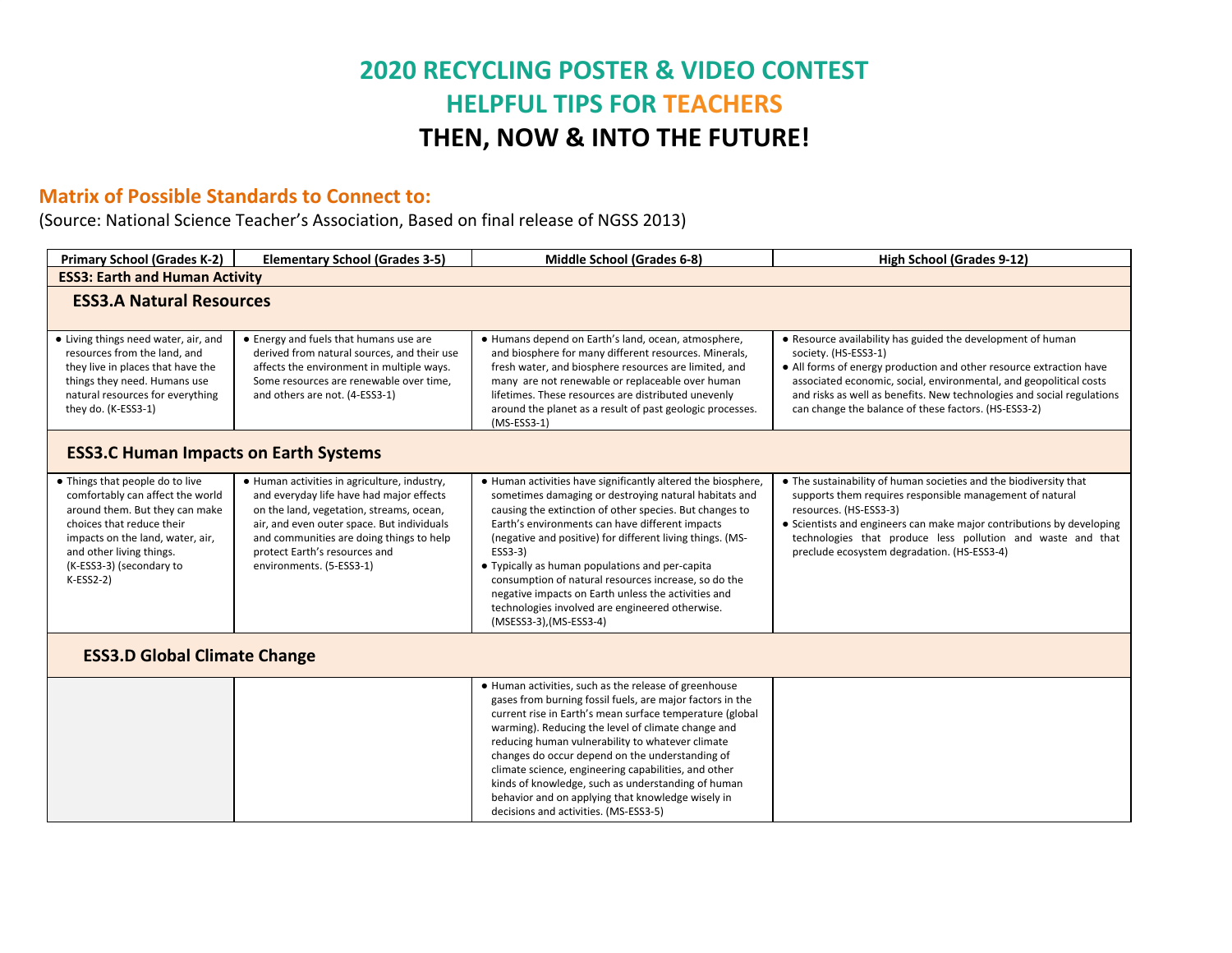| <b>Primary School (Grades K-2)</b>                                                                                                                                                                                                                                                                                                                                                                                                                                                                     | <b>Elementary School (Grades 3-5)</b>                                                                                                                                                                                                                                                                                                                                                                                                                                                                                                                                                                                                                                                                                     | Middle School (Grades 6-8)                                                                                                                                                                                                                                                                                                                                                                                                                                                                                                                                                                                                     | High School (Grades 9-12)                                                                                                                                                                                                                                                                                                                                                                                                                                                                                                                                                                                                                                                                                                                                                                 |  |  |  |  |  |
|--------------------------------------------------------------------------------------------------------------------------------------------------------------------------------------------------------------------------------------------------------------------------------------------------------------------------------------------------------------------------------------------------------------------------------------------------------------------------------------------------------|---------------------------------------------------------------------------------------------------------------------------------------------------------------------------------------------------------------------------------------------------------------------------------------------------------------------------------------------------------------------------------------------------------------------------------------------------------------------------------------------------------------------------------------------------------------------------------------------------------------------------------------------------------------------------------------------------------------------------|--------------------------------------------------------------------------------------------------------------------------------------------------------------------------------------------------------------------------------------------------------------------------------------------------------------------------------------------------------------------------------------------------------------------------------------------------------------------------------------------------------------------------------------------------------------------------------------------------------------------------------|-------------------------------------------------------------------------------------------------------------------------------------------------------------------------------------------------------------------------------------------------------------------------------------------------------------------------------------------------------------------------------------------------------------------------------------------------------------------------------------------------------------------------------------------------------------------------------------------------------------------------------------------------------------------------------------------------------------------------------------------------------------------------------------------|--|--|--|--|--|
| Engineering, Technology, and the Application of Science                                                                                                                                                                                                                                                                                                                                                                                                                                                |                                                                                                                                                                                                                                                                                                                                                                                                                                                                                                                                                                                                                                                                                                                           |                                                                                                                                                                                                                                                                                                                                                                                                                                                                                                                                                                                                                                |                                                                                                                                                                                                                                                                                                                                                                                                                                                                                                                                                                                                                                                                                                                                                                                           |  |  |  |  |  |
| <b>ETS1: Engineering Design</b>                                                                                                                                                                                                                                                                                                                                                                                                                                                                        |                                                                                                                                                                                                                                                                                                                                                                                                                                                                                                                                                                                                                                                                                                                           |                                                                                                                                                                                                                                                                                                                                                                                                                                                                                                                                                                                                                                |                                                                                                                                                                                                                                                                                                                                                                                                                                                                                                                                                                                                                                                                                                                                                                                           |  |  |  |  |  |
| <b>ETS1.A Defining and Delimiting an Engineering Problem</b>                                                                                                                                                                                                                                                                                                                                                                                                                                           |                                                                                                                                                                                                                                                                                                                                                                                                                                                                                                                                                                                                                                                                                                                           |                                                                                                                                                                                                                                                                                                                                                                                                                                                                                                                                                                                                                                |                                                                                                                                                                                                                                                                                                                                                                                                                                                                                                                                                                                                                                                                                                                                                                                           |  |  |  |  |  |
| • A situation that people want to change or<br>create can be approached as a problem to<br>be solved through engineering. Such<br>problems may have many acceptable<br>solutions. (K-2-ETS1-<br>1) (secondary to KPS2-2)<br>• Asking questions, making observations,<br>and gathering information are helpful<br>in thinking about problems.<br>(K-2-ETS1-1) (secondary to K-ESS3-2)<br>• Before beginning to design a solution, it is<br>important to clearly understand the<br>problem. (K-2-ETS1-1) | • Possible solutions to a problem are limited<br>by available materials and resources<br>(constraints). The success of a designed<br>solution is determined by considering the<br>desired features of a solution (criteria).<br>Different proposals for solutions can be<br>compared on the basis of how well each one<br>meets the specified criteria for success or<br>how well each takes the constraints into<br>account. (3-5-ETS1-1) (secondary to 4-PS3-4)                                                                                                                                                                                                                                                         | • The more precisely a design task's criteria<br>and constraints can be defined, the more<br>likely it is that the designed solution will be<br>successful. Specification of constraints<br>includes consideration of scientific principles<br>and other relevant knowledge that is likely<br>to limit possible solutions. (MS-ETS1-1)<br>(secondary to MS-PS3-3)                                                                                                                                                                                                                                                              | • Criteria and constraints also include satisfying any requirements set<br>by society, such as taking issues of risk mitigation into account, and<br>they should be quantified to the extent possible and stated in such a<br>way that one can tell if a given design meets them. (HS-ETS1-1)<br>(secondary to HS-PS2-3) (secondary to HS-PS3-3)<br>• Humanity faces major global challenges today, such as the need for<br>supplies of clean water and food or for energy sources that<br>minimize pollution, which can be addressed through engineering.<br>These global challenges also may have manifestations in local<br>communities. (HS-ETS1-1)                                                                                                                                   |  |  |  |  |  |
| <b>ETS1.B Developing Possible Solutions</b>                                                                                                                                                                                                                                                                                                                                                                                                                                                            |                                                                                                                                                                                                                                                                                                                                                                                                                                                                                                                                                                                                                                                                                                                           |                                                                                                                                                                                                                                                                                                                                                                                                                                                                                                                                                                                                                                |                                                                                                                                                                                                                                                                                                                                                                                                                                                                                                                                                                                                                                                                                                                                                                                           |  |  |  |  |  |
| • Designs can be conveyed through<br>sketches, drawings, or physical models.<br>These representations are useful in<br>communicating ideas for a problem's<br>solutions to other people. (K-2-ETS1-1)<br>(secondary to K-ESS3-3) (secondary to<br>$2-LS2-2)$                                                                                                                                                                                                                                           | • Research on a problem should be carried out<br>before beginning to design a solution.<br>Testing a solution involves investigating how<br>well it performs under a range of likely<br>conditions. (3-5-ETS1-2)<br>• At whatever stage, communicating with<br>peers about proposed solutions is an<br>important part of the design process, and<br>shared ideas can lead to improved designs.<br>$(3-5-ETS1-2)$<br>• Tests are often designed to identify failure<br>points or difficulties, which suggest the<br>elements of the design that need to be<br>improved. (3-5-ETS1-3)<br>• Testing a solution involves investigating how<br>well it performs under a range of likely<br>conditions. (secondary to 4-ESS3-2) | • A solution needs to be tested, and then<br>modified on the basis of the test results, in<br>order to improve it. (MS-ETS1-4) (secondary<br>to $MS-PS1-6$ )<br>• There are systematic processes for<br>evaluating solutions with respect to how<br>well they meet criteria and constraints of a<br>problem. MS-ETS1-2), (MS-ETS1-3)<br>(secondary to MS-PS3-3) (secondary to<br>$MS-LS2-5)$<br>• Sometimes parts of different solutions<br>can be combined to create a solution that<br>is better than any of its predecessors.<br>$(MS-ETS1-3)$<br>• Models of all kinds are important for<br>testing solutions. (MS-ETS1-4) | • When evaluating solutions it is important to take into account a<br>range of constraints including cost, safety, reliability and<br>aesthetics and to consider social, cultural and environmental<br>impacts. (secondary to HS-LS2-7) (secondary to HS-LS4-6)<br>(secondary to HS- ESS3-2), (secondary HS-ESS3-4) (HS-ETS1-3)<br>• Both physical models and computers can be used in various ways<br>to aid in the engineering design process. Computers are useful for a<br>variety of purposes, such as running simulations to test different<br>ways of solving a problem or to see which one is most efficient or<br>economical; and in making a persuasive presentation to a client<br>about how a given design will meet his or her needs. (HS-ETS1-4)<br>(secondary to HS-LS4-6) |  |  |  |  |  |